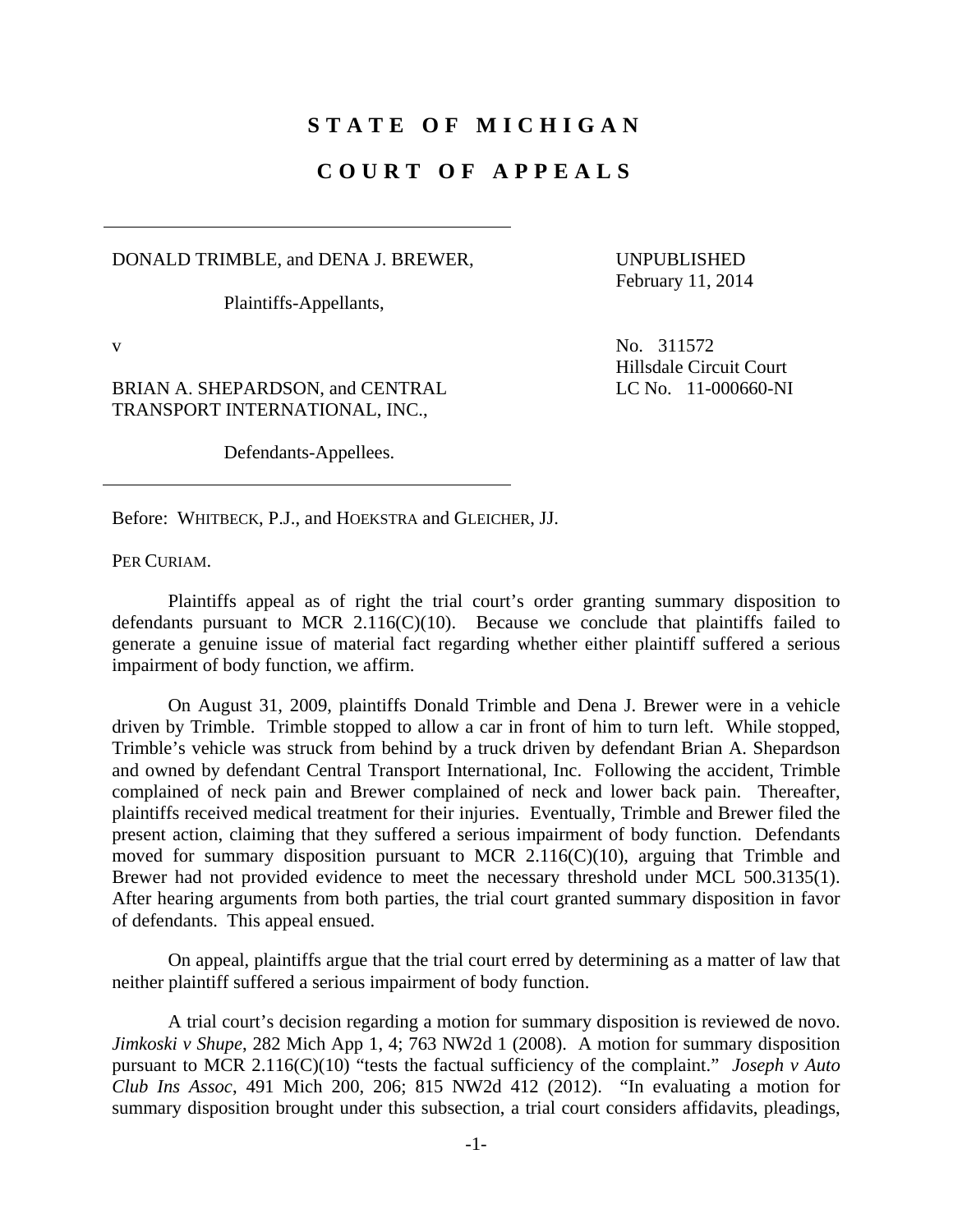depositions, admissions, and other evidence submitted by the parties, MCR 2.116(G)(5), in the light most favorable to the party opposing the motion." *Maiden v Rozwood*, 461 Mich 109, 120; 597 NW2d 817 (1999). Summary disposition is proper under this subsection where there is no "genuine issue regarding any material fact." *Id*.

 MCL 500.3135(1) states that, "[a] person remains subject to tort liability for noneconomic loss caused by his or her ownership, maintenance, or use of a motor vehicle only if the injured person has suffered death, serious impairment of body function, or permanent serious disfigurement." MCL 500.3135(5) defines a "serious impairment of body function" as "an objectively manifested impairment of an important body function that affects the person's general ability to lead his or her normal life." In *McCormick v Carrier*, 487 Mich 180, 194-195; 795 NW2d 517 (2010), the Court held that the statutory language requires proof of three prongs, all three of which are necessary to establish a "serious impairment of body function": "(1) an objectively manifested impairment (2) of an important body function that (3) affects the person's general ability to lead his or her normal life." The failure to prove any one prong is fatal to a plaintiff's ability to meet the serious impairment threshold. *See id.* at 195. The question of whether an individual meets this statutory threshold is a question of law for the trial court to decide when there is "no factual dispute regarding 'the nature and extent of the person's injuries' that is material to determining whether the threshold standards are met." *Id.* at 193; MCL 500.3135(2)(a).

 In their motion for summary disposition, defendants did not dispute the first two prongs of the test set forth by *McCormick*. Rather, defendants argued only that plaintiffs failed to demonstrate a genuine issue of material fact regarding the third prong, which addresses whether plaintiffs' injuries affected their general ability to lead their normal lives. Specifically, defendants maintained that the evidence demonstrated that both plaintiffs were able to do the same things before and after the accident; thus, the accident did not influence either plaintiffs' capacity to live his or her normal life. The trial court agreed with defendants, and on that basis, granted summary disposition.

 With respect to the third prong, in *McCormick*, 487 Mich at 202, the Court held that according to the plain language of the statute, "the common understanding of to 'affect the person's ability to lead his or her normal life' is to have an influence on some of the person's capacity to live in his or her normal manner of living." The Court further held that the test "requires a subjective, person- and fact-specific inquiry that must be decided on a case-by-case basis." *Id.* Moreover, the Court recognized that determination of "the effect or influence that the impairment has had on a plaintiff's ability to lead a normal life necessarily requires a comparison of the plaintiff's life before and after the incident." *Id.*

 On appeal, plaintiffs do not specifically argue that their ability to lead their normal lives has been affected. Neither plaintiff points to a specific activity of daily life that he or she is unable to engage in as a result of the injuries sustained in this accident. Rather, plaintiffs focus on the nature and extent of their injuries and treatment, and appear to argue that the resulting ongoing treatment, which has lasted for more than three years and has "no end in sight," has affected their ability to lead their normal lives. However, the fact that both plaintiffs underwent lengthy treatments that are still ongoing as a result of the injuries sustained in this accident does not establish that the injuries affected their abilities to lead their normal lives. The fact that an